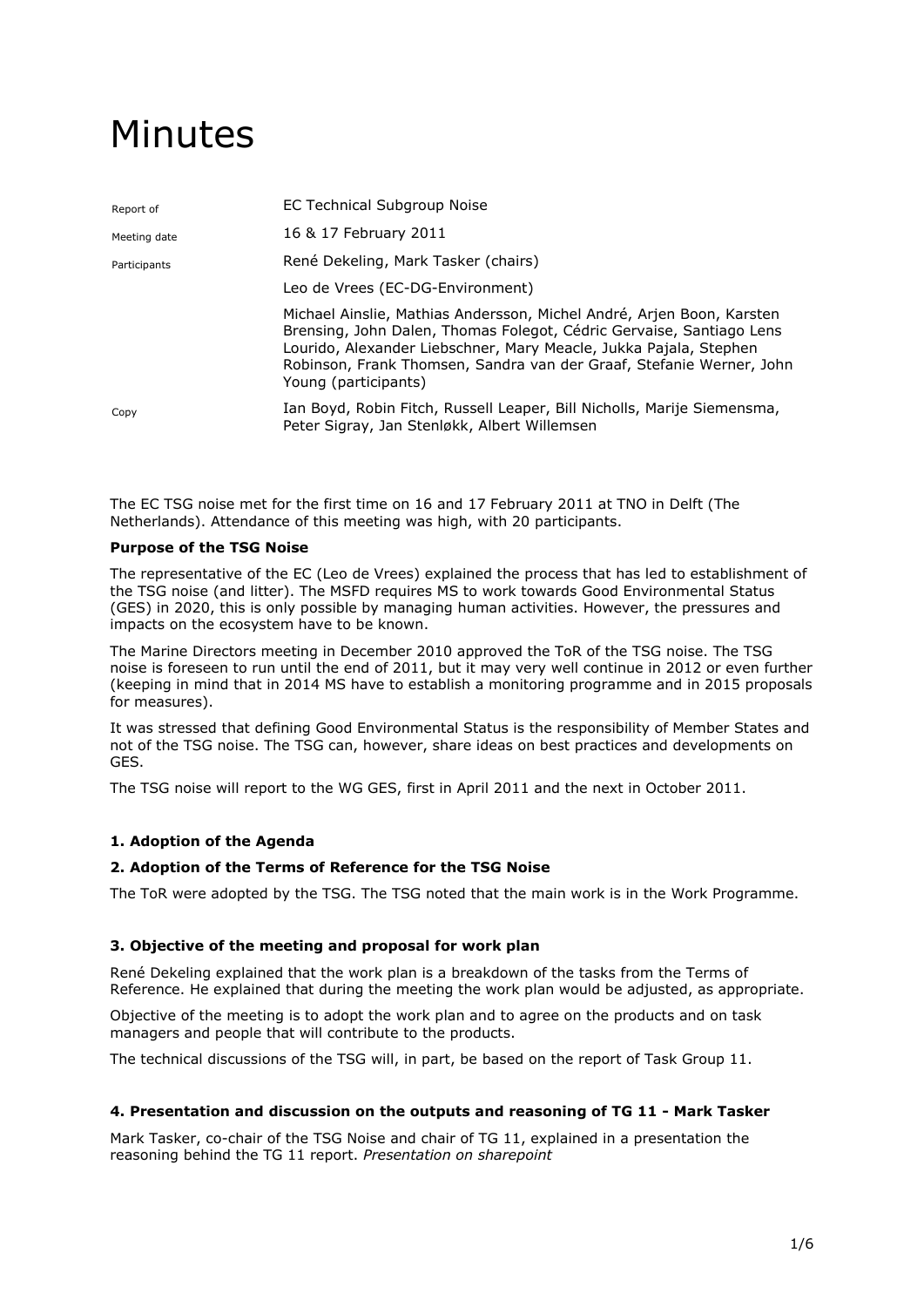TG 11 decided to concentrate on three main adverse effects caused by three separate types of sound:

- 1) gaps in distributions of marine animals caused by behavioural alteration after low and midfrequency impulsive sounds. The main activities that create the sounds that could create behavioural change and therefore distributional gaps were thought to be wind farm installation (pile driving), seismic surveys, sonars and explosions. These are usually licensed, often following EIA procedures. A key feature was that Regulators could know where the great majority of these sounds were going to be generated. The original indicator wording suggested by TG 11 included a threshold level of sound at source, based on using a precautionary received level for a temporary physiological change in small cetaceans.
- 2) Masking of communication caused by low frequency continuous sound. The main activity that this indicator addresses is shipping.
- 3) The third indicator suggested by TG11 was aimed at the effects of high frequency impulsive sound. These sounds probably disrupt communication of harbour porpoises (masking), but there is no empirical evidence so far. The sources are less uniformly distributed (generally a more near shore issue).

Only the first two were adopted in the commission decision, the third indicator was removed during European processes following TG11's report.

During the presentation the following was discussed:

Ad 1)

There was a lot of discussion on whether biological factors, such as distribution pattern of marine mammals, breeding seasons, etc, should be taken into account in this indicator. The TG11 report suggests one set of thresholds, otherwise the indicator would become too complicated to work with, given the unpredictability in effects and in the distribution of species as well as the many species concerned. All relatively local factors should be taken into account in Environmental Impact Assessments (EIA) for the activities concerned. The indicator was aimed at building above these instances to provide a way of understanding and managing potential cumulative impacts. This indicator would also help meet the needs to consider cumulative impacts within SEAs and EIAs.

The EC explained that the MSFD has 11 descriptors of which 4 are status-related and 7 are effectrelated. For status-related indicators, there is no one-to-one relationship with any pressure.

Ad 2)

Sound level: some questions were asked about the sound level that was originally included in the descriptor. As for the sound level, there were good indications that 100 db was quite loud, and thus would be a reasonable cut-off, however, looking back it perhaps would have been more appropriate to put this level between square brackets, as this should be a MS/regional choice.

Band width: some questions were asked about the frequency bands and their widths and whether these were appropriate. Mark Tasker explained that the TG11 choice of these 1/3 octave bands as indicators of shipping noise was based on literature.

Leo de Vrees explained that the commission decision has gone through a long process involving MS and other DGs and the EP. However, there is a 6-years cycle foreseen so in 2016 there may be a new decision. On top of that the TSG can recommend to MS to look at other bandwidths, if appropriate.

Modelling: it was discussed whether modelling is an appropriate technique. The TSG concluded that while measurements are essential, modelling could be done additionally and for some applications this may be cost-effective.

Ad 3) This proposed indicator could be kept in mind for future use.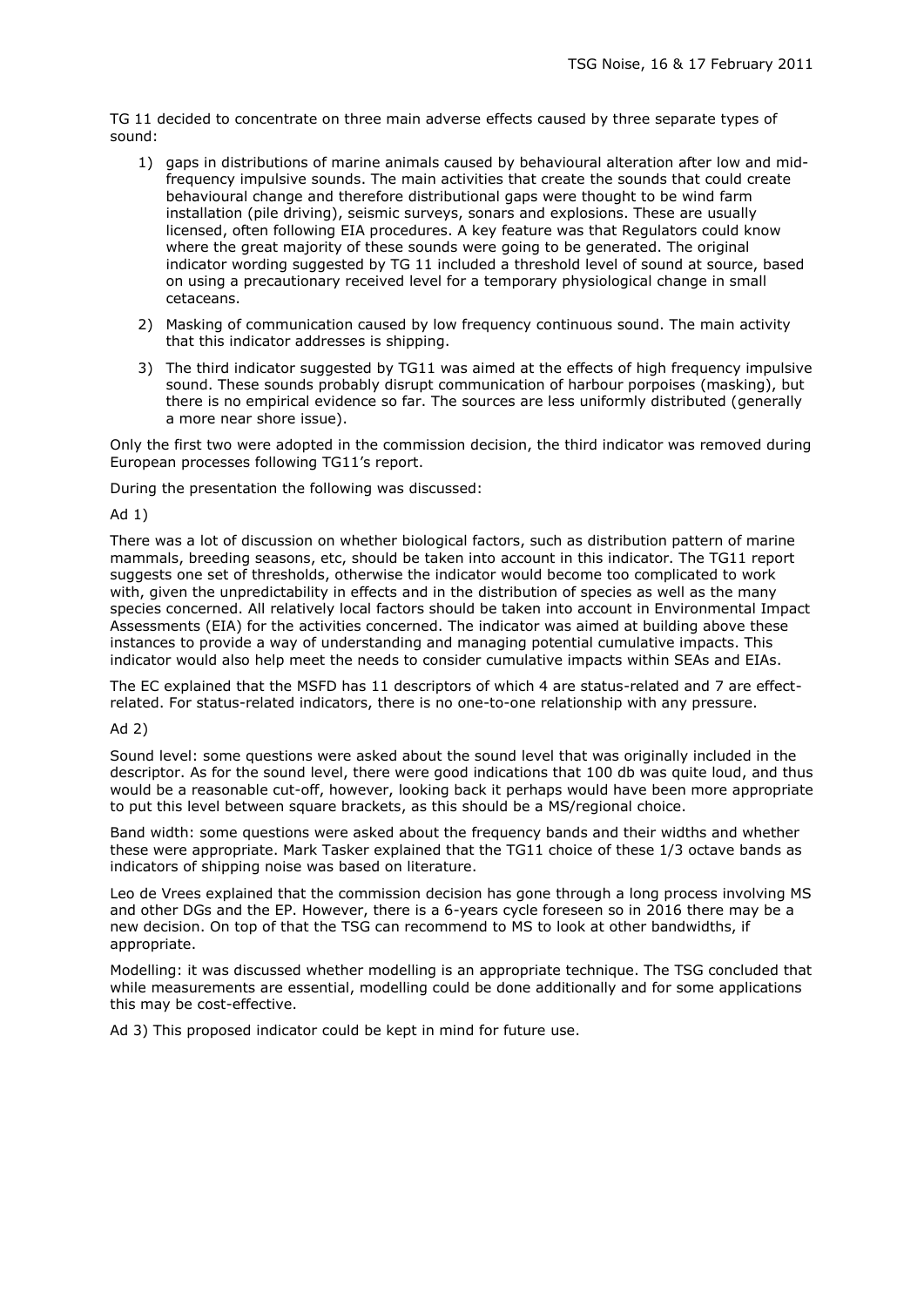## **5. Progress on the work to identify and review existing data and monitoring methods on underwater noise (ToR 1)**

*Presentation: Summary of knowledge and data within OSPAR CPs (product 1.1) - Sandra van der Graaf.*

The work was noted by the TSG.

- *Short Discussion: Is there any new knowledge that should be added to the review of existing knowledge on noise monitoring methods (Product 1.2)*

The work was noted by the TSG. A task manager was appointed to bring the work further. All participants are invited to bring forward any relevant documents.

- *Presentation: On a common comprehension of frequencies regions (low-mid-high etc) – John Dalen (Institute of Marine Research, Bergen).*

In his presentation John Dalen pointed out that there are many different definitions of low, mid and high frequency, and that the use of different language leads to confusion. He suggested that the group should agree on some common definitions.

The TSG discussed this proposal and decided that, although the TSG does not need to sort out all this confusion, the TSG should write down the definitions they use in a glossary or be precise in their recommendations.

- *Presentation: Progress towards common terminology – Michael Ainslie (TNO)*

Michael Ainslie addressed the two noise-indicators from the commission decision and pointed out some issues which were not unambiguous and that should be addressed in the further discussions of the TSG.

For indicator 11.2 these are the concept 'trends' and the concept 'average noise level' . Both need to be defined further e.g. is a trend a change from year-to-year or over 5-year periods? And is the average noise level the mean square pressure or the median?

For indicator 11.1 there are more points that are unclear, such as what is a significant impact? is the level a source level? And how do you define impulsive (how short is short)?

The following conclusions were made in the discussion:

- o Indicator 11.2 speaks of a trend. It is up to MS to rephrase this quantitatively, however, the TSG noise should make recommendations.
- $\circ$  Indicator 11.1 is about the source level. Not all source levels, for example of pile-driving are known, however, this is not necessarily a problem. Activities should be identified that are producing these sounds and these should be registered and addressed under this indicator. The TSG noise could describe these sources (pile driving, airguns, explosives) and make clear how these should be registered.

## **6. Develop proposals for methodological standards for registering loud impulsive (low and mid-frequency) sounds (ToR 2)**

- *Discussion on indicator terminology (Product 2.1)*

A group will be formed to address the indicator terminology, keeping in mind the discussion under agenda item 5 (presentation Ainslie)

- *Presentation & Discussion: Proposal for the establishment of a register of loud impulsive lowand mid- frequency sound sources (Product 2.4) –Mark Tasker. Presentation on sharepoint*
- *Discussion on a framework of options for Member State decisions on levels of anthropogenic sound sources that exceed levels that are likely to entail significant impact on marine animals (Product 2.3)*

Mark Tasker presented the proposal for the establishment of a register of loud impulsive low- and mid- frequency sound sources. After that the discussion was on both the products 2.3 and 2.4.

The discussion addressed the following topics:

Purpose of the indicator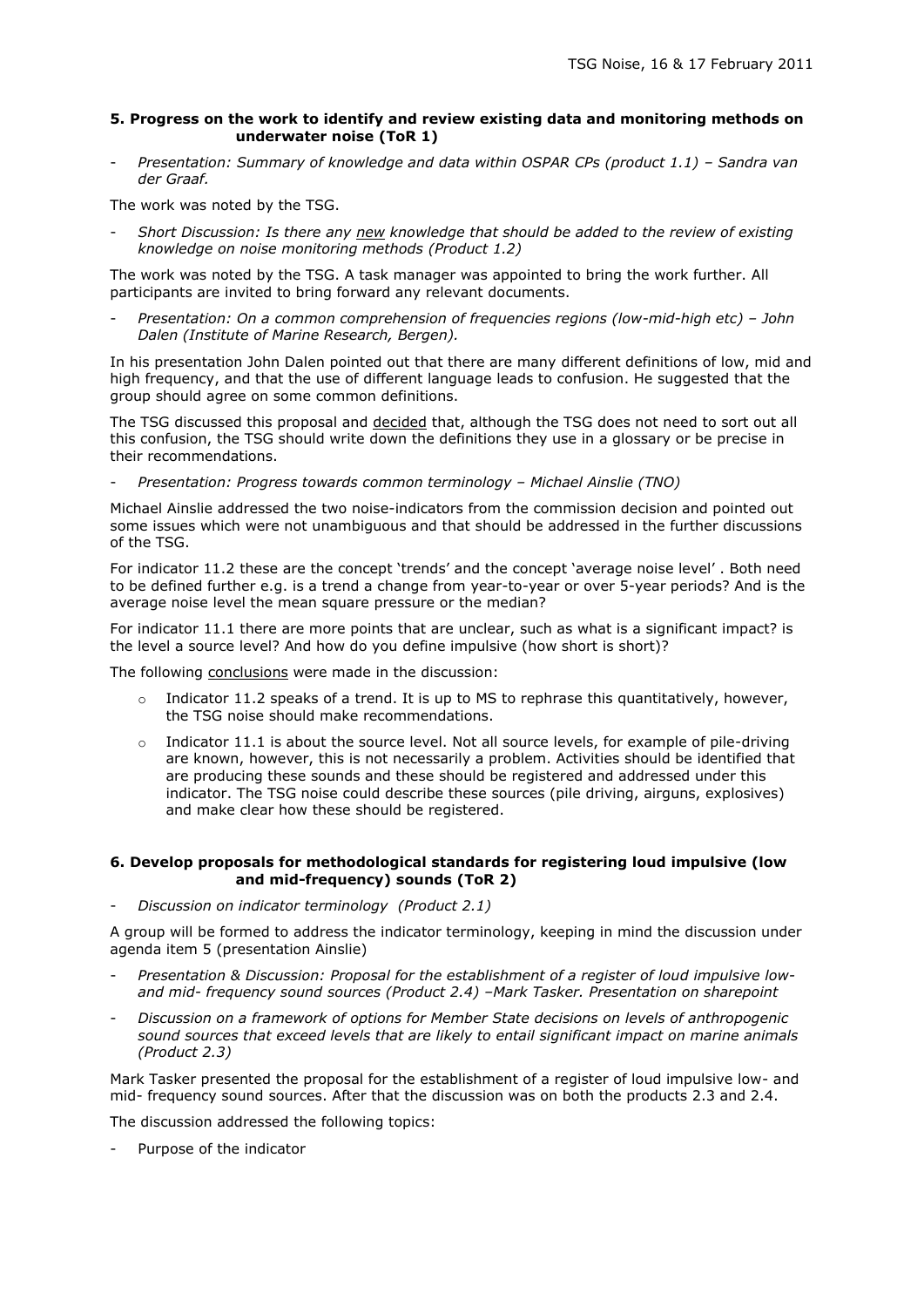Mark Tasker explained that the reasoning of TG11 was that an indicator is needed about displacement of animals. Aim of this indicator is to limit the number of, or persistence of, holes in animal distribution.

The TSG Noise initially agreed that the indicator is about displacement. However, later on in the meeting this was questioned and some members suggested it could also be about all other possible negative impacts of impulsive sounds on animals. This issue will be addressed in product 2.3.

Proportion of days

There is a lot of discussion about the "proportion of days" indicator. One of the big problems will be defining the threshold for the number of days

- "Bang-days"

This measurement ignores the number of bangs on 1 day. A noise spread out over more days will seem more significant. Mark Tasker indicated that the TG11 has meant the "bang-days" to be precautionary: 1 bang on a day will already turn the square 'red'. For nearly all activities that produce the sounds in question, one bang is likely to represent a series (e.g. pile-driving, seismic surveys). Some members of the TSG questioned this and proposed that the number and sound level of bangs should be included. This though would add considerable complication to both the registration and management of these sounds.

Acoustic levels

The TSG questioned the proposed use of threshold levels at a precautionary level. It is not possible to differentiate between sources with different source level. The use of source levels can be complicated. Stating the targeted activities, independent of the levels, would be much less complicated. However, this would not give any incentives to industries/governments to apply mitigation measures, neither would setting any thresholds at an unattainably low level.

Noise level in adjacent cells

The indicator as it is now only addresses noise in the cell where the noise is produced (source). One could calculate the noise level in adjacent cells. However, Mark Tasker explained that TG11 had reasoned that this would make the indicator more complicated. There was a discussion about whether this in the TSG, this issue has not been solved during the meeting and will require further work, as part of the work package 2.3.

Appropriate scale

The size of grid unit remains to be defined in the Commission decision. TG11 suggested units of 1/4 ICES statistical rectangle (15 NM N/s x 30 min E/W). This was a precautionary choice as the empirical evidence for one species (harbour porpoise) indicates average effects at ranges beyond 20 km. Other grid units might be the block system used to licence oil and gas activities (most NW European MS have such a system). There is also the issue of the rectangles varying in size due the earth being a sphere. In order for TSG to suggest appropriate scales, it would be very useful to understand the current spatio-temporal distribution of these sounds in MS waters. It was agreed that the TSG would ask MS for information on this through the WG GES.

A discussion took place about whether Indicator 11.1 fulfills the need for proportionality. One argument is that the use of a threshold, independent of both duration and repetition, might result in a lack of proportionality. On the other hand, by including the words "significant impact", the proportionality is automatically included.

The TSG noise concluded that they will produce guidance for MS (product 2.3). It is a responsibility of member states to determine the way they want to register which levels, but the TSG Noise should give advice on how to decide on appropriate levels. The guidance should at least include:

- 1) Series of options on sound levels
- 2) Series of options on spatial scales
- 3) Series of options on number of days figures

These options will be related to the effects and to practicality (what is manageable)

The TSG noise concluded that the proposal for the establishment of a register for of a register of loud impulsive low-and mid- frequency sound sources (Product 2.4) should be further developed before the next meeting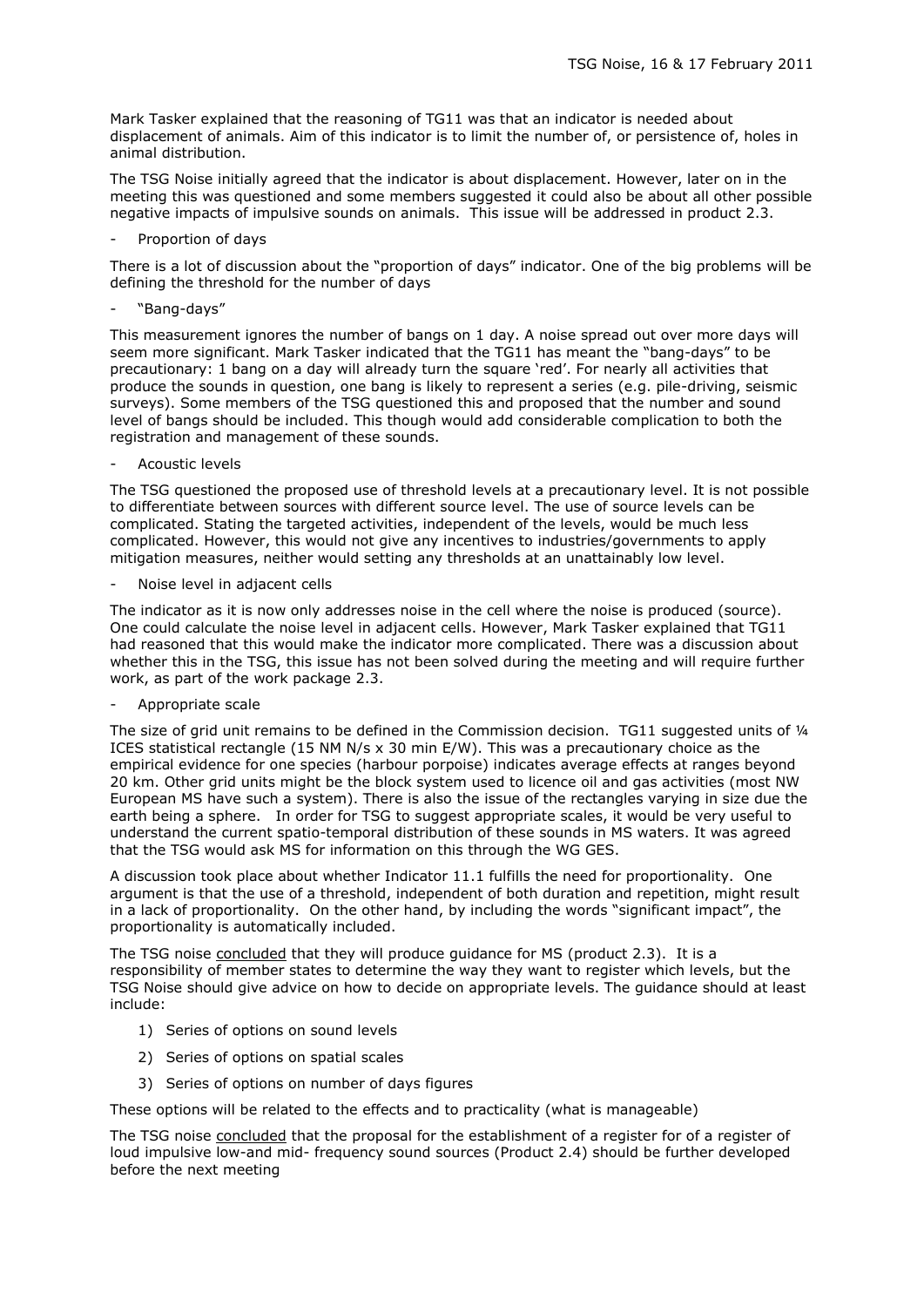## **7. Develop proposals to monitor low frequency continuous sounds (ToR 3)**

- *Presentation: Proposal for a monitoring scheme for low frequency continuous sounds (Product 3.1) – Frank Thomsen. Presentation on sharepoint*

After the presentation the TSG concluded that there should also be a product about the interpretation of this indicator. The group added this to the work plan.

The TSG discussed the location of hydrophones, some points that were discussed:

- o Should there be hydrophones placed in reference ("quiet") areas?
- o Historical data will be difficult to model because of changes in ships propulsion systems.
- o Hydrophones should preferably be placed in areas that are likely to have higher levels of shipping sound (hot spots) but not near to places where sounds might be dominated by a single source (such as a ferry route)

The TSG agreed that they will prepare an advice on the distribution of measuring stations, keeping in mind all of the above, the need for replication and the physical differences between seas (for example shallow and deep water).

- *Michel Andre – presentation of map of "Listening to the Deep Ocean Environment" project*.

The maps shown during this presentation are available at the project's website:

http://lido.epsevg.upc.es/ . The TSG noted the maps produced by the project and agreed that this could be a suitable approach.

## **8. Assessment of the need to develop criteria and indicators for other forms of energy (ToR 4)**

The TG 11 report contains information on three other forms of energy (page 26-32)

- o devices to deter marine mammals
- o electromagnetic fields
- o heat release

ł

as well as on the high-frequency impulsive sounds that were not taken forward in the Commission Decision.

It was decided that the TG11 work should form the basis of this work. A few suggestions were made of possible additional forms of energy (particle motion through pile-driving, radar and light). A small group will have a look at the necessity to add these before the next meeting. The work will be split up in 1) other noise indicators and 2) other forms of energy.

The TSG decided that if the TSG should consider that further indicators should be developed then reasoning was required as to why this form of energy would have an ecosystem effect and why it influences GES.

#### **9a. Opportunity for participants to bring forward any relevant material on Good Environmental Status (ToR 5).**

There was some discussion about what the TSG is supposed to deliver on this point. Leo de Vrees indicated that the sharing of best practices would be an appropriate task for the TSG. Some of the members of the TSG noise are involved in national process. The TSG should be a platform where we can share and discuss their views and their progress.

Furthermore he explained that the MSFD is about sustainable use, not about a pristine status. He referred to the definition of 'Good environmental status' in the MSFD<sup>1</sup>..

The TSG agrees that the chairs will address a letter to the WG GES asking them to forward information on their progress on defining GES and setting targets for MSFD descriptor 11 to the TSG noise. This information can be reviewed and discussed during the next TSG noise meeting and possible conclusions may be drawn.

 $1$  MSFD Art 3.5: 'Good environmental status' means the environmental status of marine waters where these provide ecologically diverse and dynamic oceans and seas which are clean, healthy and productive within their intrinsic conditions, and the use of the marine environment is at a level that is sustainable, thus safeguarding the potential for uses and activities by current and future generations.